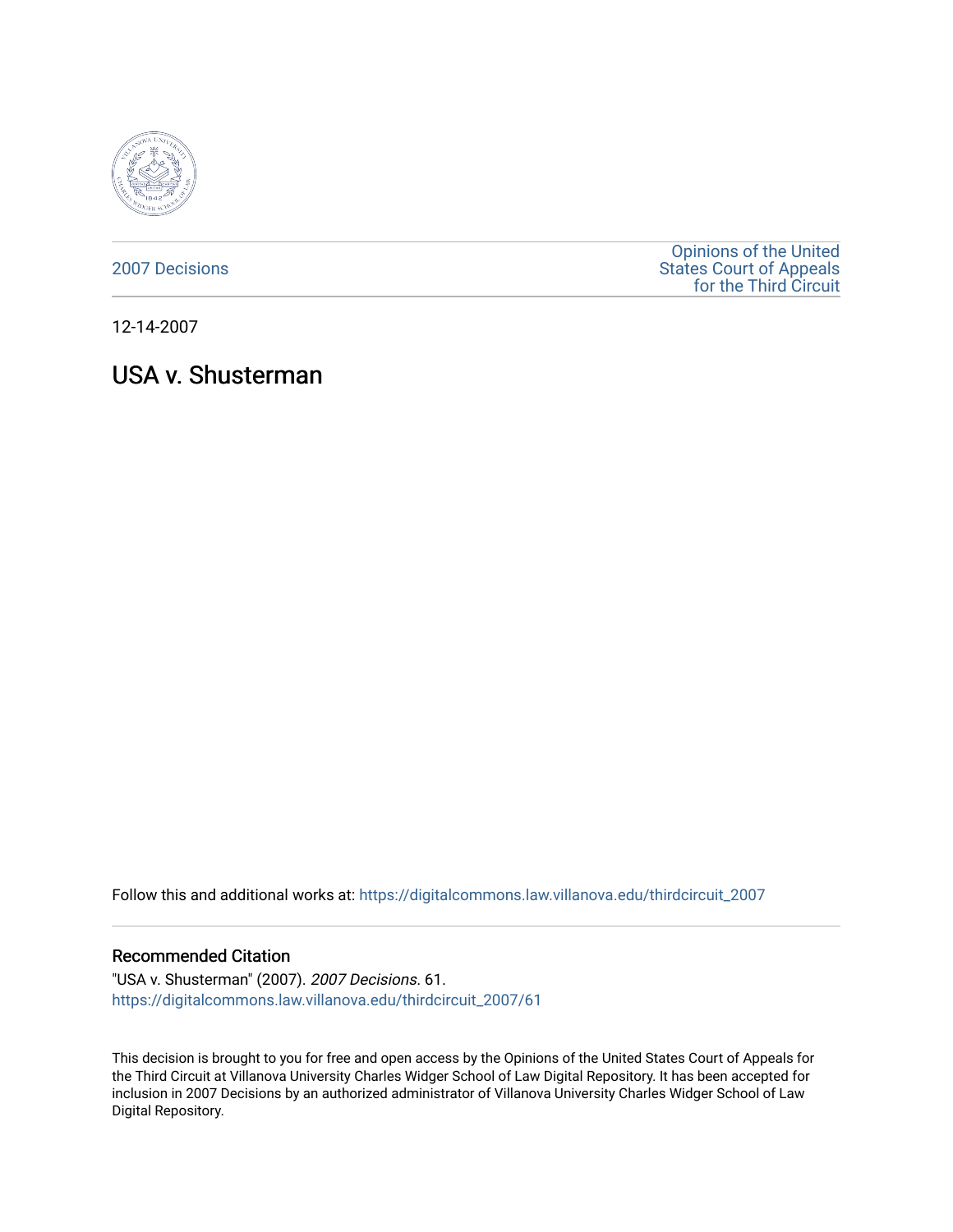#### NOT PRECEDENTIAL

# IN THE UNITED STATES COURT OF APPEALS FOR THE THIRD CIRCUIT

 $\overline{a}$ 

 $\overline{a}$ 

 $\overline{a}$ 

 $\overline{a}$ 

 $\overline{a}$ 

 $\overline{a}$ 

#### NO. 06-4196

## UNITED STATES OF AMERICA

v.

DENIS SHUSTERMAN, Appellant

On Appeal From the United States District Court For the Eastern District of Pennsylvania (D.C. Crim. Action No. 04-cr-00364) District Judge: Hon. Legrome D. Davis

Submitted Pursuant to Third Circuit LAR 34.1(a) December 10, 2007

BEFORE: RENDELL and STAPLETON, *Circuit Judges*, and IRENAS, *District Judge*\*

(Opinion Filed: December 14, 2007)

<sup>\*</sup> Hon. Joseph E. Irenas, Senior District Judge for the District of New Jersey, sitting by designation.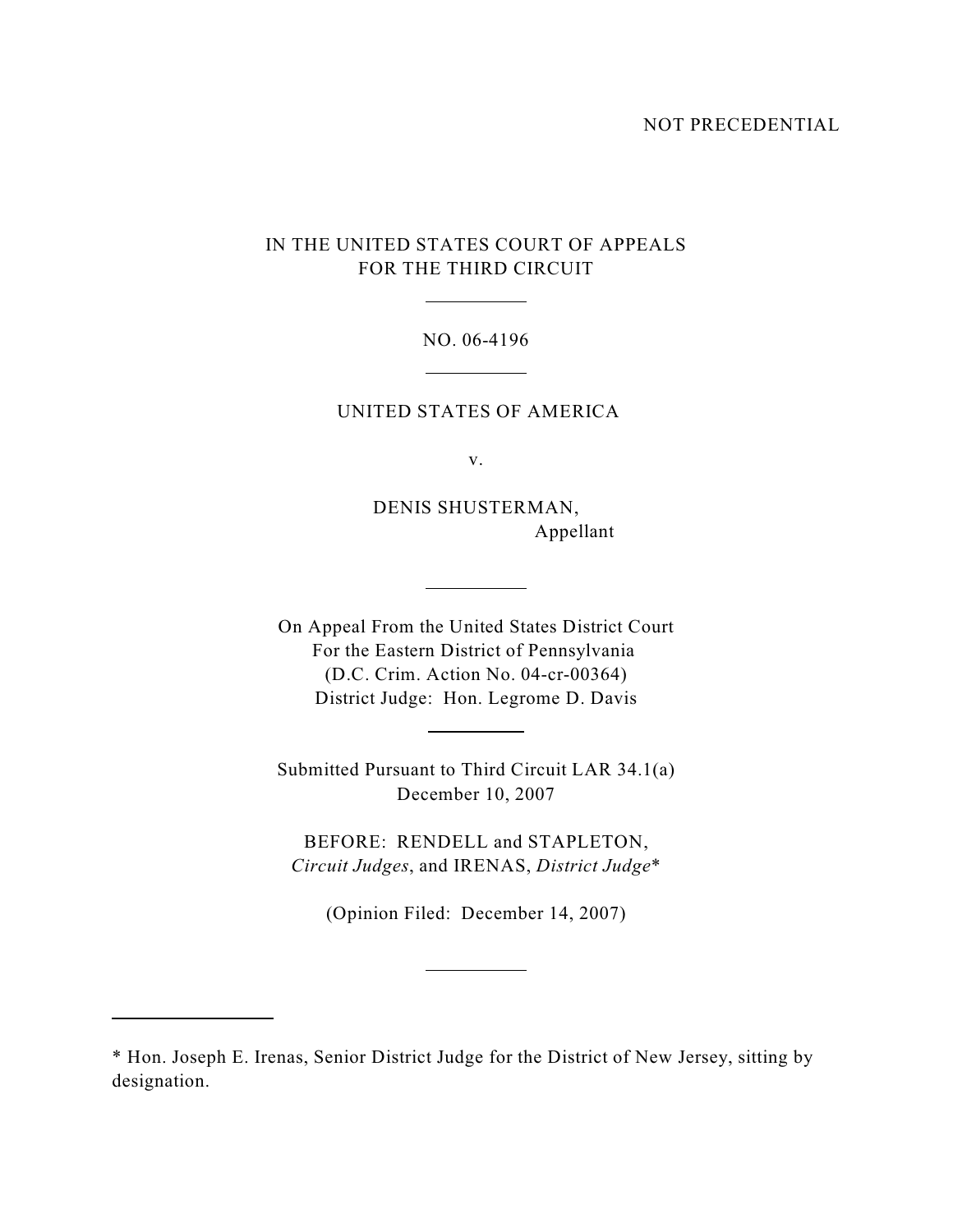### OPINION OF THE COURT

 $\overline{a}$ 

 $\overline{a}$ 

#### STAPLETON, Circuit Judge:

Appellant Denis Shusterman pled guilty on the twelfth day of his jury trial to all the charges against him. Two months later, as his sentencing approached, he moved to withdraw his guilty pleas. After a two-day evidentiary hearing, the District Court denied this motion. *United States v. Shusterman*, 459 F. Supp. 2d 357 (E.D. Pa. 2006). This appeal followed.

Before us, Shusterman contends (1) that his pleas were not voluntarily and knowingly entered; (2) that his trial counsel was "constitutionally defective;" and (3) that his prosecutor committed "misconduct." After consideration of all of Shusterman's arguments, we conclude that his convictions must stand.

For the reasons set forth in the District Court's thorough and careful opinion, it did not abuse its discretion by refusing to allow the withdrawal of Shusterman's pleas.

In his brief before us, Shusterman appears to contend that ineffective assistance of counsel at trial entitles him to a new trial without reference to whether it rendered his pleas involuntary or unknowing. If so, he waived this argument when he pled guilty. *United States v. Panarella*, 277 F.3d 678 (3d Cir. 2002). In any event, as explained at